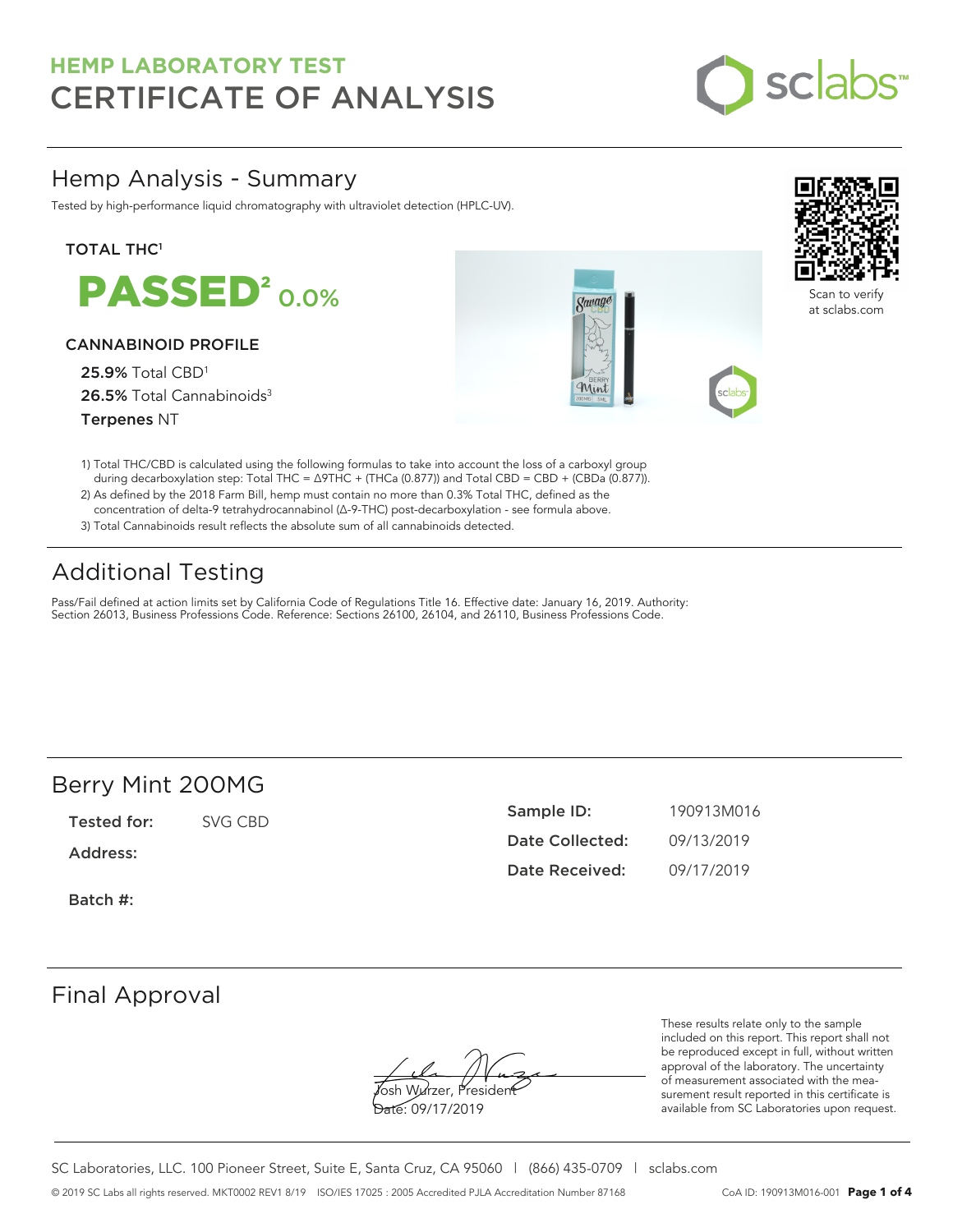

SC Laboratories, LLC 100 Pioneer Street, Suite E Santa Cruz, CA 95060 (866) 435-0709 | sclabs.com

| Sample Name:     | Berry Mint 200MG           |
|------------------|----------------------------|
| LIMS Sample ID:  | 190913M016                 |
| Batch #:         |                            |
| Sample Metrc ID: |                            |
| Sample Type:     | Infused, Product Inhalable |
| Batch Count:     |                            |
| Sample Count:    |                            |
| Unit Mass:       | 1.01 Grams per Unit        |
| Serving Mass:    |                            |
| Density:         | 1.0192 g/mL                |
|                  |                            |

#### **Moisture Test Results**

|                          | R |
|--------------------------|---|
| A A Property Controllers |   |

**Results (%)**

### **Cannabinoid Test Results 09/17/2019**

Cannabinoid analysis utilizing High Performance Liquid Chromatography (HPLC, QSP 5-4-4-4)

|                                                | mg/g                      | %         | LOD / LOQ mg/g  |
|------------------------------------------------|---------------------------|-----------|-----------------|
| ∆9THC                                          | 0.497                     | 0.0497    | 0.0009 / 0.003  |
| $\triangle$ 8THC                               | <b>ND</b>                 | <b>ND</b> | 0.0009 / 0.003  |
| <b>THCa</b>                                    | <b>ND</b>                 | ND.       | 0.0009 / 0.003  |
| <b>THCV</b>                                    | 1.415                     | 0.1415    | 0.0004 / 0.001  |
| <b>THCVa</b>                                   | <b>ND</b>                 | <b>ND</b> | 0.0013 / 0.004  |
| <b>CBD</b>                                     | 259.387                   | 25.9387   | 0.0009 / 0.003  |
| CBDa                                           | <b>ND</b>                 | ND        | 0.0009 / 0.003  |
| <b>CBDV</b>                                    | 2.154                     | 0.2154    | 0.0004 / 0.001  |
| <b>CBDVa</b>                                   | <b>ND</b>                 | ND.       | 0.0003 / 0.001  |
| <b>CBG</b>                                     | 1.790                     | 0.1790    | 0.001 / 0.003   |
| CBGa                                           | <b>ND</b>                 | <b>ND</b> | 0.0008 / 0.002  |
| <b>CBL</b>                                     | <b>ND</b>                 | <b>ND</b> | 0.0021 / 0.006  |
| <b>CBN</b>                                     | <b>ND</b>                 | ND.       | 0.0009 / 0.003  |
| <b>CBC</b>                                     | <b>ND</b>                 | ND.       | 0.0011 / 0.003  |
| <b>CBCa</b>                                    | <b>ND</b>                 | ND        | 0.0015 / 0.005  |
| <b>Sum of Cannabinoids:</b>                    | 265.243                   | 26.5243   | 267.895 mg/Unit |
| Total THC $(\Delta$ 9THC+0.877*THCa)           | 0.497                     | 0.0497    | 0.502 mg/Unit   |
| Total CBD (CBD+0.877*CBDa)                     | 259.387                   | 25.9387   | 261.981 mg/Unit |
| $\triangle$ 9THC per Unit<br>∆9THC per Serving | Action Limit mg<br>1000.0 | Pass      | $0.502$ mg/Unit |

### **Batch Photo**





Scan to verify at sclabs.com Sample must be marked as public to be viewable

Josh Wurzer, President Date: 09/17/2019

© 2019 SC Labs all rights reserved. MKT0002 REV1 8/19 ISO/IES 17025 : 2005 Accredited PJLA Accreditation Number 87168 CoA ID: 190913M016-001 **Page 2 of 4**

Detection (GC - FID)

**Water Activity** 

License #: Address:

Produced by:

License #: Address:

Date Collected: 09/13/2019 Date Received: 09/17/2019 Tested for: SVG CBD

**Overall result for batch: Pass**

**Water Activity Test Results**

**Terpene Test Results**

|                           | mg/g                   | % | LOD / LOQ mg/g |
|---------------------------|------------------------|---|----------------|
| 2 Bisabolol               | NT                     |   |                |
| 2 Pinene                  | NT                     |   |                |
| 3 Carene                  | NT                     |   |                |
| Borneol                   | NT                     |   |                |
| <b>Z</b> Caryophyllene    | NT                     |   |                |
| Geranio                   | $\overline{\text{NT}}$ |   |                |
| 2 Humulene                | NT                     |   |                |
| Terpinolene               | NT                     |   |                |
| Valencene                 | NT                     |   |                |
| Menthol                   | NT                     |   |                |
| Nerolidol                 | NT                     |   |                |
| Camphene                  | NT                     |   |                |
| Eucalyptol                | NT                     |   |                |
| 2 Cedrene                 | NT                     |   |                |
| Camphor                   | NT                     |   |                |
| (-)-Isopulegol            | $\overline{\text{NT}}$ |   |                |
| Sabinene                  | NT                     |   |                |
| <b>27 Terpinene</b>       | NT.                    |   |                |
| <b>27</b> Terpinene       | NT                     |   |                |
| Linalool                  | NT                     |   |                |
| Limonene                  | NT                     |   |                |
| Myrcene                   | NT                     |   |                |
| Fenchol                   | NT                     |   |                |
| <sup>2</sup> Phellandrene | NT                     |   |                |
| Caryophyllene Oxide       | NT                     |   |                |
| Terpineol                 | NT                     |   |                |
| 2 Pinene                  | NT                     |   |                |
| $R-(+)$ -Pulegone         | NT                     |   |                |
| <b>Geranyl Acetate</b>    | NT                     |   |                |
| Citronellol               | NT                     |   |                |
| p-Cymene                  | NT                     |   |                |
| Ocimene                   | NT                     |   |                |
| Guaiol                    | NT                     |   |                |
| Phytol                    | NT                     |   |                |
| Isoborneol                | NT                     |   |                |

**Results (Aw) Action Limit Aw**

Terpene analysis utilizing Gas Chromatography - Flame Ionization

**Total Terpene Concentration:** NT

### Sample Certification

California Code of Regulations Title 16 Effect Date January 16, 2019<br>Authority: Section 26013, Business and Professions Code.<br>Reference: Sections 26100, 26104 and 26110, Business and Professions Code.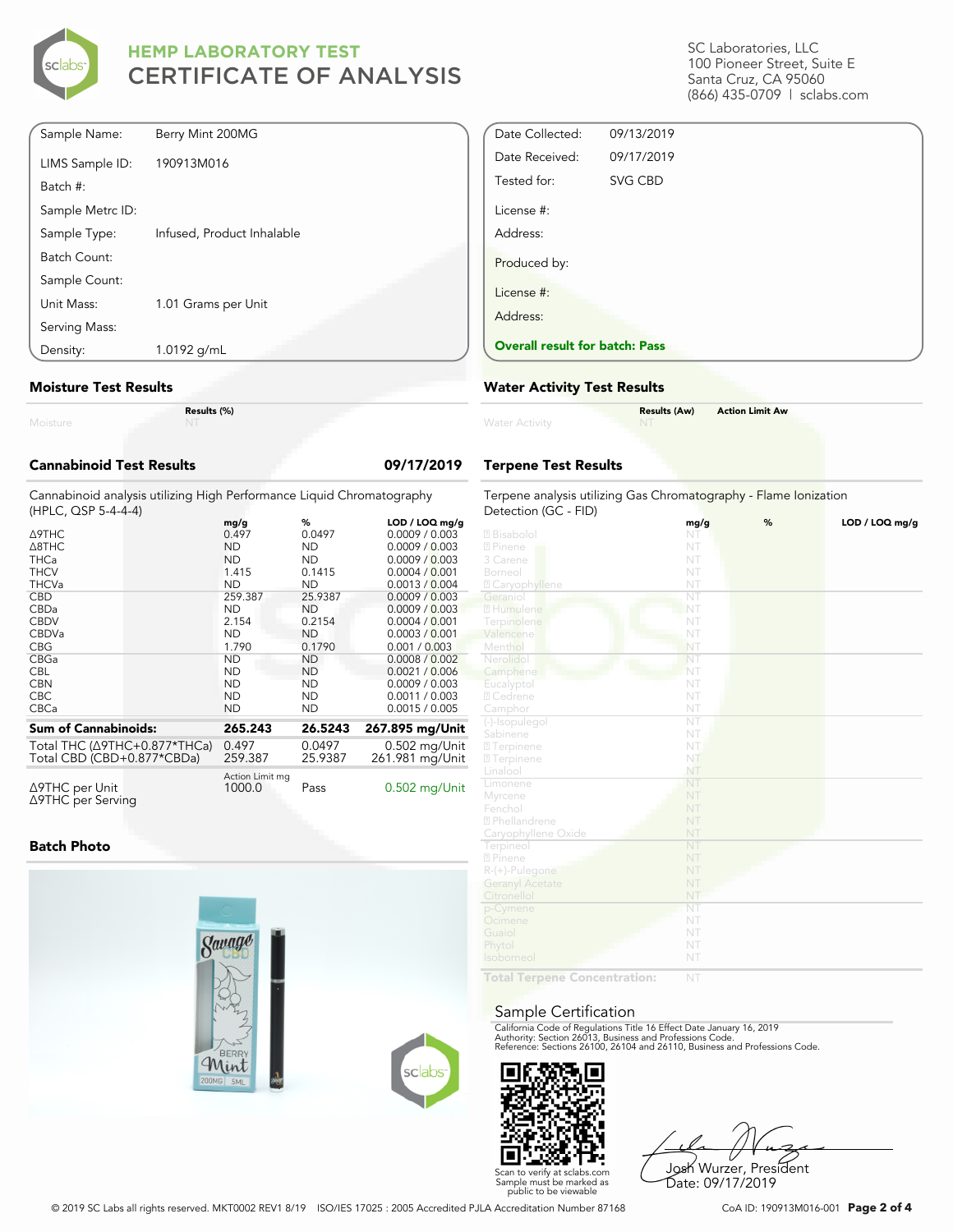

| Density:         | 1.0192 g/mL                |
|------------------|----------------------------|
| Serving Mass:    |                            |
| Unit Mass:       | 1.01 Grams per Unit        |
| Sample Count:    |                            |
| Batch Count:     |                            |
| Sample Type:     | Infused, Product Inhalable |
| Sample Metrc ID: |                            |
| Batch #:         |                            |
| LIMS Sample ID:  | 190913M016                 |
| Sample Name:     | Berry Mint 200MG           |

### **Pesticide Test Results**

Pesticide, Fungicide and plant growth regulator analysis utilizing HPLC-Mass Spectrometry and GC-Mass Spectrometry **Results (μg/g) Action Limit μg/g LOD / LOQ μg/g**

|                         |     | Results (µg/g) Action Limit µg/g | LOD / LOG µg/g |
|-------------------------|-----|----------------------------------|----------------|
| Abamectin               | NT  |                                  |                |
| Acephate                | NT  |                                  |                |
| Acequinocyl             | NT  |                                  |                |
| Acetamiprid             | NT  |                                  |                |
| Azoxystrobin            | NT  |                                  |                |
| Bifenazate              | NT  |                                  |                |
| Bifenthrin              | NT  |                                  |                |
| <b>Boscalid</b>         | NT  |                                  |                |
| Captan                  | NT  |                                  |                |
| Carbaryl                | NT  |                                  |                |
| Chlorantraniliprole     | NT  |                                  |                |
| Clofentezine            | NT  |                                  |                |
| Cyfluthrin              | NT  |                                  |                |
| Cypermethrin            | NT  |                                  |                |
| Diazinon                | NT  |                                  |                |
| Dimethomorph            | NT. |                                  |                |
| Etoxazole               | NT  |                                  |                |
| Fenhexamid              | NT  |                                  |                |
| Fenpyroximate           | NT  |                                  |                |
| Flonicamid              | NT  |                                  |                |
| Fludioxonil             | NT  |                                  |                |
| Hexythiazox             | NT  |                                  |                |
| Imidacloprid            | NT  |                                  |                |
| Kresoxim-methyl         | NT  |                                  |                |
| Malathion               | NT  |                                  |                |
| Metalaxyl               | NT  |                                  |                |
| Methomyl                | NT  |                                  |                |
| Myclobutanil            | NT  |                                  |                |
| Naled                   | NT  |                                  |                |
| Oxamyl                  | NT  |                                  |                |
| Pentachloronitrobenzene | NT  |                                  |                |
| Permethrin              | NT  |                                  |                |
| Phosmet                 | NT  |                                  |                |
| Piperonylbutoxide       | NT  |                                  |                |
| Prallethrin             | NT  |                                  |                |
| Propiconazole           | NT  |                                  |                |
| Pyrethrins              | NT  |                                  |                |
| Pyridaben               | NT  |                                  |                |
| Spinetoram              | NT  |                                  |                |
| Spinosad                | NT  |                                  |                |
| Spiromesifen            | NT  |                                  |                |
| Spirotetramat           | NT  |                                  |                |
| Tebuconazole            | NT  |                                  |                |
| Thiamethoxam            | NT  |                                  |                |
|                         |     |                                  |                |

### **Mycotoxin Test Results**

Trifloxystrobin

Mycotoxin analysis utilizing HPLC-Mass Spectrometry **Results (μg/kg) Action Limit μg/kg LOD / LOQ μg/kg** NT

SC Laboratories, LLC 100 Pioneer Street, Suite E Santa Cruz, CA 95060 (866) 435-0709 | sclabs.com

| <b>Overall result for batch: Pass</b> |            |  |  |
|---------------------------------------|------------|--|--|
| Address:                              |            |  |  |
| License #:                            |            |  |  |
| Produced by:                          |            |  |  |
| Address:                              |            |  |  |
| License #:                            |            |  |  |
| Tested for:                           | SVG CBD    |  |  |
| Date Received:                        | 09/17/2019 |  |  |
| Date Collected:                       | 09/13/2019 |  |  |

#### **Pesticide Test Results**

| Pesticide, Fungicide and plant growth regulator analysis utilizing<br>HPLC-Mass Spectrometry and GC-Mass Spectrometry |                     |                   |                     |  |
|-----------------------------------------------------------------------------------------------------------------------|---------------------|-------------------|---------------------|--|
|                                                                                                                       | Results $(\mu g/g)$ | Action Limit µg/g | $LOD / LOQ \mu g/g$ |  |
| Aldicarb                                                                                                              | NT                  |                   |                     |  |
| Carbofuran                                                                                                            | NT                  |                   |                     |  |
| Chlordane                                                                                                             | NT                  |                   |                     |  |
| Chlorfenapyr                                                                                                          | NT                  |                   |                     |  |
| Chlorpyrifos                                                                                                          | NT                  |                   |                     |  |
| Coumaphos                                                                                                             | NT                  |                   |                     |  |
| Daminozide                                                                                                            | NT                  |                   |                     |  |
| <b>DDVP</b> (Dichlorvos)                                                                                              | NT                  |                   |                     |  |
| Dimethoate                                                                                                            | NT                  |                   |                     |  |
| Ethoprop(hos)                                                                                                         | NT                  |                   |                     |  |
| Etofenprox                                                                                                            | NT                  |                   |                     |  |
| Fenoxycarb                                                                                                            | NT                  |                   |                     |  |
| Fipronil                                                                                                              | NT                  |                   |                     |  |
| Imazalil                                                                                                              | NT                  |                   |                     |  |
| Methiocarb                                                                                                            | NT                  |                   |                     |  |
| Methyl parathion                                                                                                      | NT                  |                   |                     |  |
| Mevinphos                                                                                                             | NT                  |                   |                     |  |
| Paclobutrazol                                                                                                         | NT                  |                   |                     |  |
| Propoxur                                                                                                              | NT                  |                   |                     |  |
| Spiroxamine                                                                                                           | NT                  |                   |                     |  |
| Thiacloprid                                                                                                           | NT                  |                   |                     |  |

### **Heavy Metal Test Results**

Heavy metal analysis utilizing Inductively Coupled Plasma Mass Spectrometry (ICP-MS)

| <b>ODECHALLER A</b> HOLL-IND | Results $(\mu q/q)$ | Action Limit µq/q | LOD / LOQ $\mu$ g/g |
|------------------------------|---------------------|-------------------|---------------------|
| Cadmium                      | NT                  |                   |                     |
| Lead                         | NT                  |                   |                     |
| Arsenic                      | NT                  |                   |                     |
| Mercury                      | NI                  |                   |                     |

Sample Certification

California Code of Regulations Title 16 Effect Date January 16, 2019<br>Authority: Section 26013, Business and Professions Code.<br>Reference: Sections 26100, 26104 and 26110, Business and Professions Code.



Josh Wurzer, President Date: 09/17/2019

© 2019 SC Labs all rights reserved. MKT0002 REV1 8/19 ISO/IES 17025 : 2005 Accredited PJLA Accreditation Number 87168 CoA ID: 190913M016-001 **Page 3 of 4**